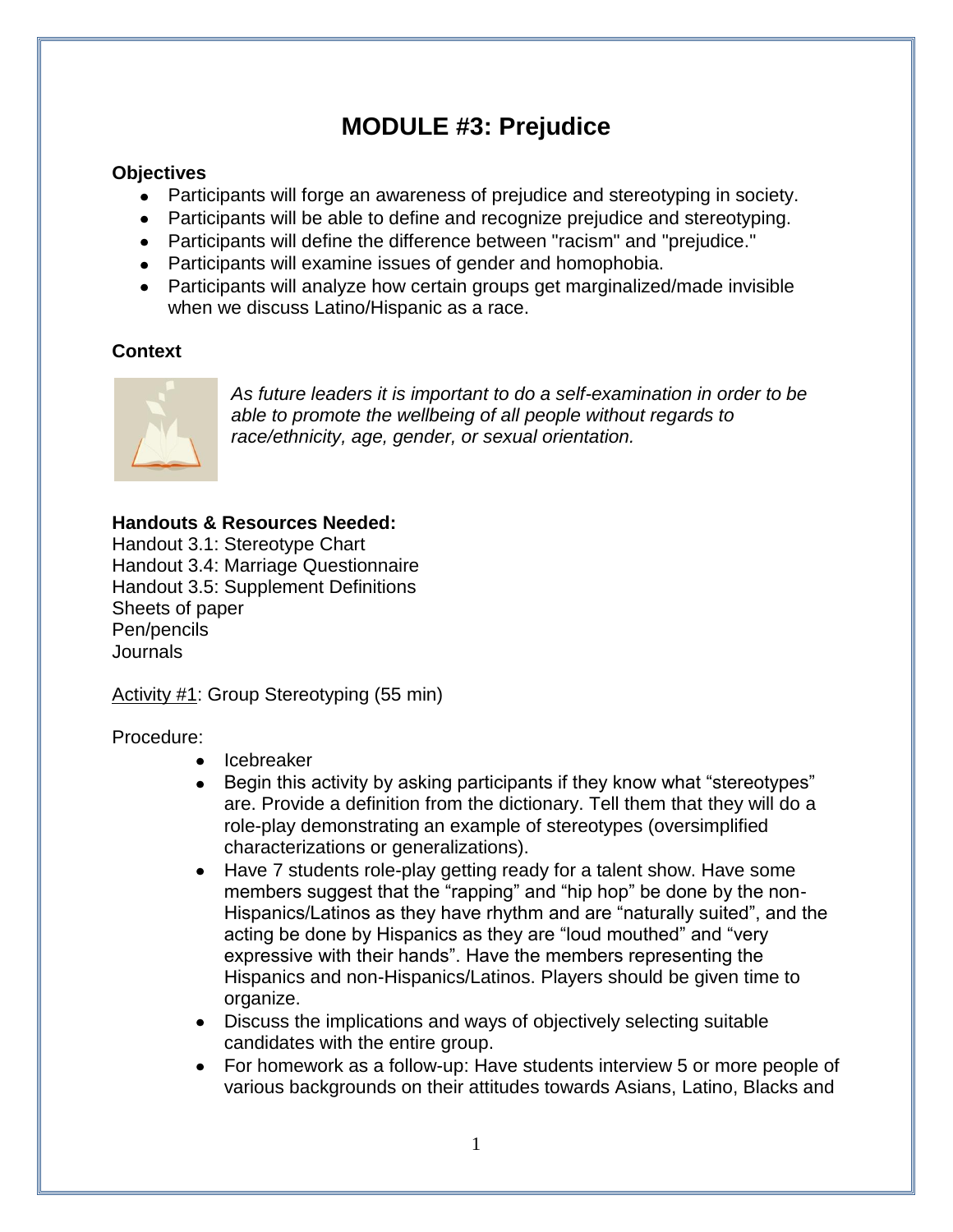Native Americans. Have participants complete the stereotype chart (Handout 3.1) and ask them to share what they learned from this activity.

Debriefing  $\bullet$ 

Activity #2: Stereotyping and religions (30 min)

Procedure:

- Icebreaker
- Initiate this discussion by reminding participants of the meaning of stereotypes; tell them that stereotypes have and continue to affect people of all cultures. Review the homework activity. During this session they will engage in a discussion on how stereotypes affect religious groups.
- Initiate brainstorming session by asking participants about different religious groups known to be affected by stereotypes and how they are affected (ex. Muslims, Jews, or Christians in the United States). Ask about their observations from the news about different religious groups.
- Debriefing

Activity #3: Latina/Latino images (1 hr 30 min)

Procedure:

- Icebreaker
- For this activity, DVD is needed.
- Ask participants to draw the image of their version of a "typical" Hispanic/Latino and Hispanic/Latina.
- Have students watch 1 of the suggested films and discuss them in terms of Latina and Latino images: 1) Raising Victor Vargas (2002) by Peter Sollett 2) Girl Fight (2000) by Karyn Kusama 3) West Side Story (1961) by Jerome Robbins and Robert Wise 4) Carlito's Way (1993) by Brian De Palma 5) Chasing Papi (2003) by Linda Mendoza 6) Maid in Manhattan (2002) by Wayne Wang.
- Encourage discussion based on the following questions:
	- o How do media affect the images of Latinos and Latinas?
	- o Were there stereotypes in the films? Which?
	- o What was learned from the film?
- Debriefing

Activity #4: Who Wouldn't You Marry? (30 min)

#### Procedure:

- Icebreaker
- Tell participants that many times, we do not want to admit that we are prejudiced against certain ethnic or cultural groups. In many occasions, we base our thinking on stereotypes or on a single negative experience with a person from that certain group. This is why it is important to take a look at the question, "who would I marry?" and do a self-examination.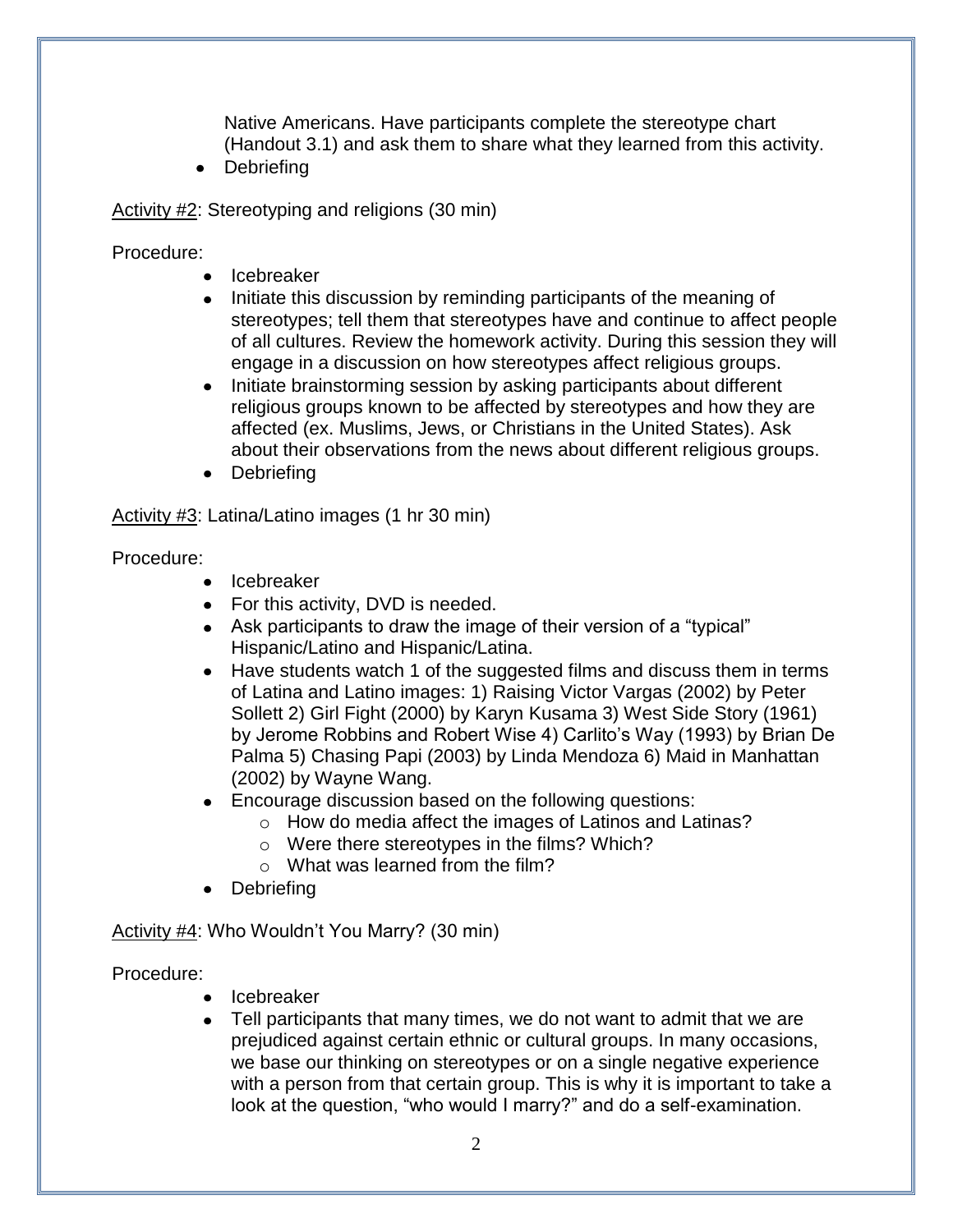- Handout the Marriage Questionnaire (Handout 3.4) to each participant.
- After completing the questionnaire, the students write reasons as to why they would be hesitant to marry the indicated people. The instructor explains that this part of the exercise is crucial because it helps to identify the stereotypes they hold. The explanations should be complete and specific. Statements such as "it wouldn't work out," for example, or "my parents would object" without elaboration are not acceptable.
- The students hand in their responses anonymously, and the instructor reads many of them. If a member of a group represented on the list is present, the instructor must use discretion in deciding which responses are read aloud. A discussion of how to maintain objectivity in the face of personal prejudice should then be initiated.
- Debriefing

#### Activity #5: Racism (55 min)

Procedure:

- Icebreaker
- Facilitator reviews and discusses definitions of terms: racism, prejudice, reversed racism, discrimination, etc (Handout 3.5). Tell participants that you want them to have a clearer understanding of the meaning of these terms. Focus on "Racism". If possible make a connection with the meaning of "race."
- Then, present the concept, "Internalized Racism." Read and discuss what this refers to:
	- o "When a group of People of Color begin to adopt the value system of their oppressor as its own and tends to put down their own culture. This happens a good deal with beauty ideals and manners of speaking. Many forms of media then popularized these images. Since white people have been the colonizers in history, the beauty ideal leans towards lighter, straighter hair and slim bodies. In speaking, African influences in speech like Ebonics are looked down upon in educational and business institutions."
- Engage in a group discussion based on the following questions:
	- o Do you feel like you can articulate the difference between racism and prejudice? What are they?
	- o How has racism affected your own life, those around you, and Latin@s in general?
	- o How do media and policies influence racist tendencies in individuals?
	- o How do these systems perpetuate racism?
	- o When we refer to Latino/Hispanic as a race how are groups marginalized? Keep in mind that within the Latino culture there are indigenous people, Mestizo, Creole, etc.
- **Debriefing**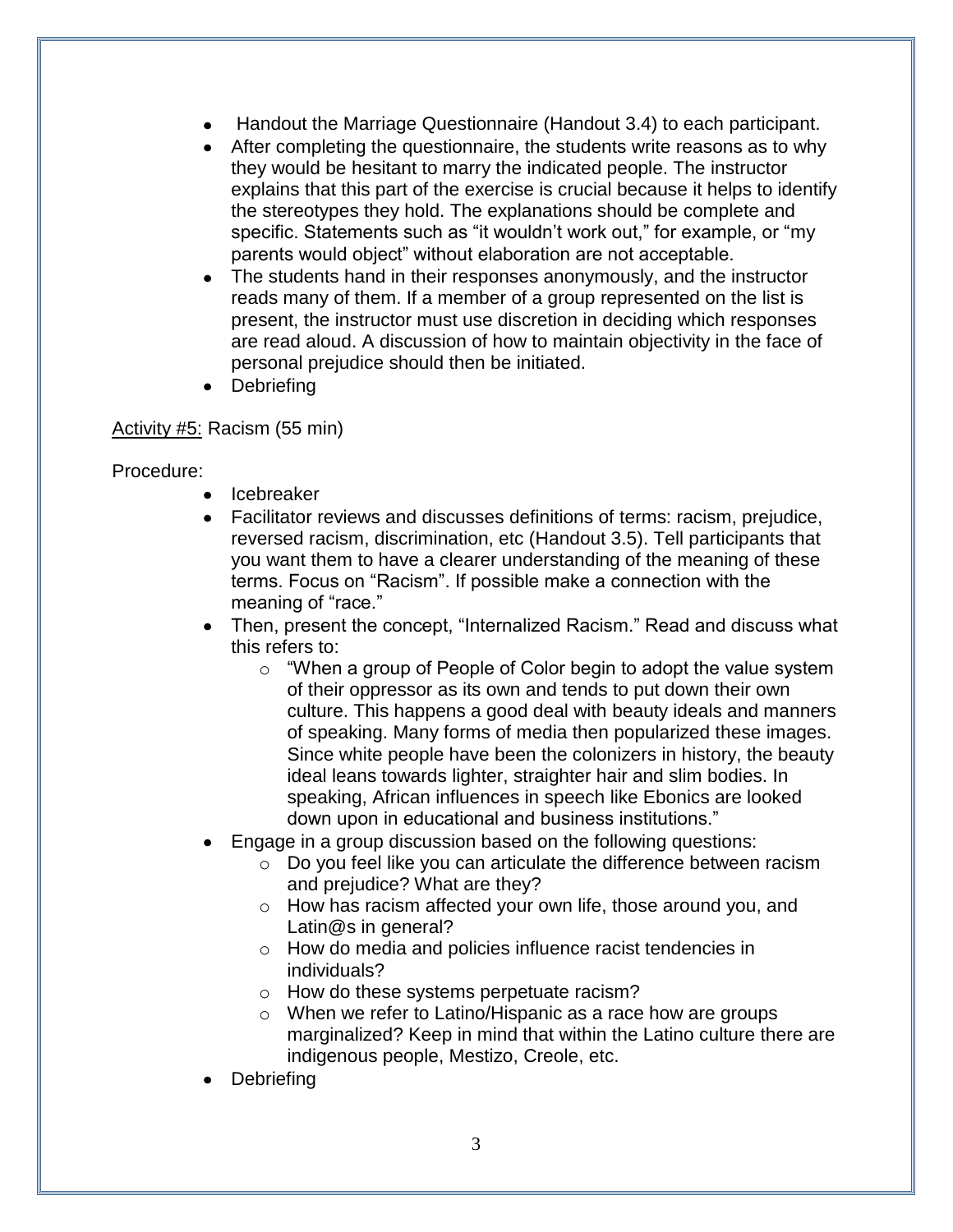#### Activity #6: Homophobia (55 min)

#### Procedure:

- Icebreaker
- Tell participants that during this activity, they will discuss the term homophobia and the history of homosexuality.
- Explain the definition of homophobia as, "irrational fear, or aversion, or discrimination against homosexual people".
- Explain that embracing diversity includes showing tolerance and respect for people of different sexual orientation. Discuss family/societal interactions with homosexual people.
- Show a video such as Fresas y Chocolate (1993), directed by Tomas Gutierrez Alea (set in Cuba, this film has homosexual characters) or Before Night Falls (biography of writer Reinaldo Arenas).
- Ask participants to compose a poem or other type of piece based on the style or life of Reinaldo Arenas. This could be creative or research based and it can be finished at home if time runs out. They may look at his autobiography, "Before Night Falls," the film by the same name, or Arenas' poetry. Questions to ask are: what was going on in Cuba at that time? Has it changed now? Why was Arenas so pursued by the Cuban Authorities? What did Arenas think of Castro's reign in Cuba and Reagan's presidency?
- Debriefing

#### Activity #7: Evaluation (20 min)

Students should be asked to complete the evaluation for this unit.

#### Handouts:

*3.7A: Evaluation Form-Student 3.7B: Evaluation Form-Facilitator*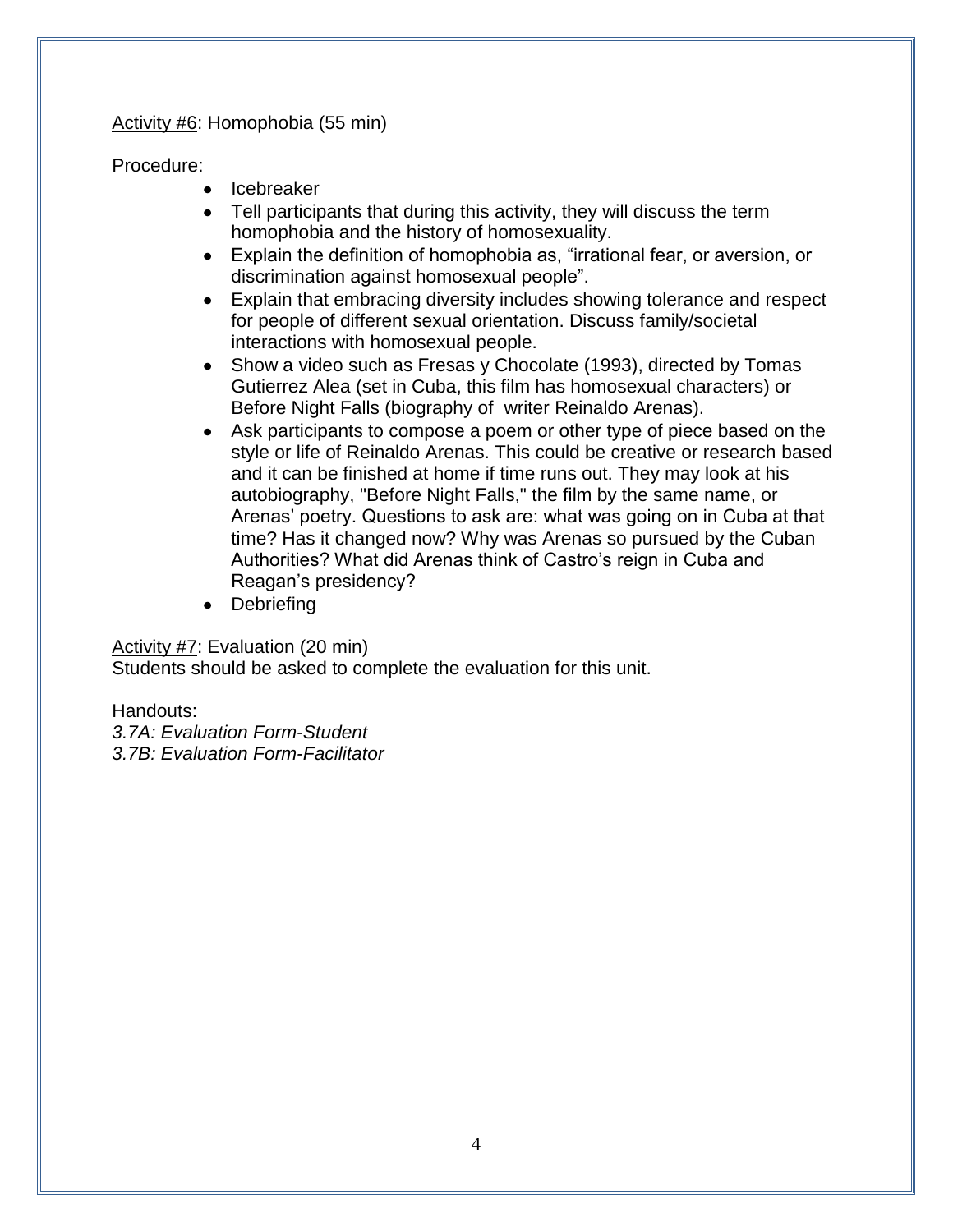Handout 3.1

# Stereotype Chart

| <b>Group Stereotype</b> | Group Doing the<br>Stereotyping | Comments |
|-------------------------|---------------------------------|----------|
|                         |                                 |          |
|                         |                                 |          |
|                         |                                 |          |
|                         |                                 |          |
|                         |                                 |          |
|                         |                                 |          |
|                         |                                 |          |
|                         |                                 |          |
|                         |                                 |          |
|                         |                                 |          |
|                         |                                 |          |
|                         |                                 |          |
|                         |                                 |          |
|                         |                                 |          |
|                         |                                 |          |
|                         |                                 |          |
|                         |                                 |          |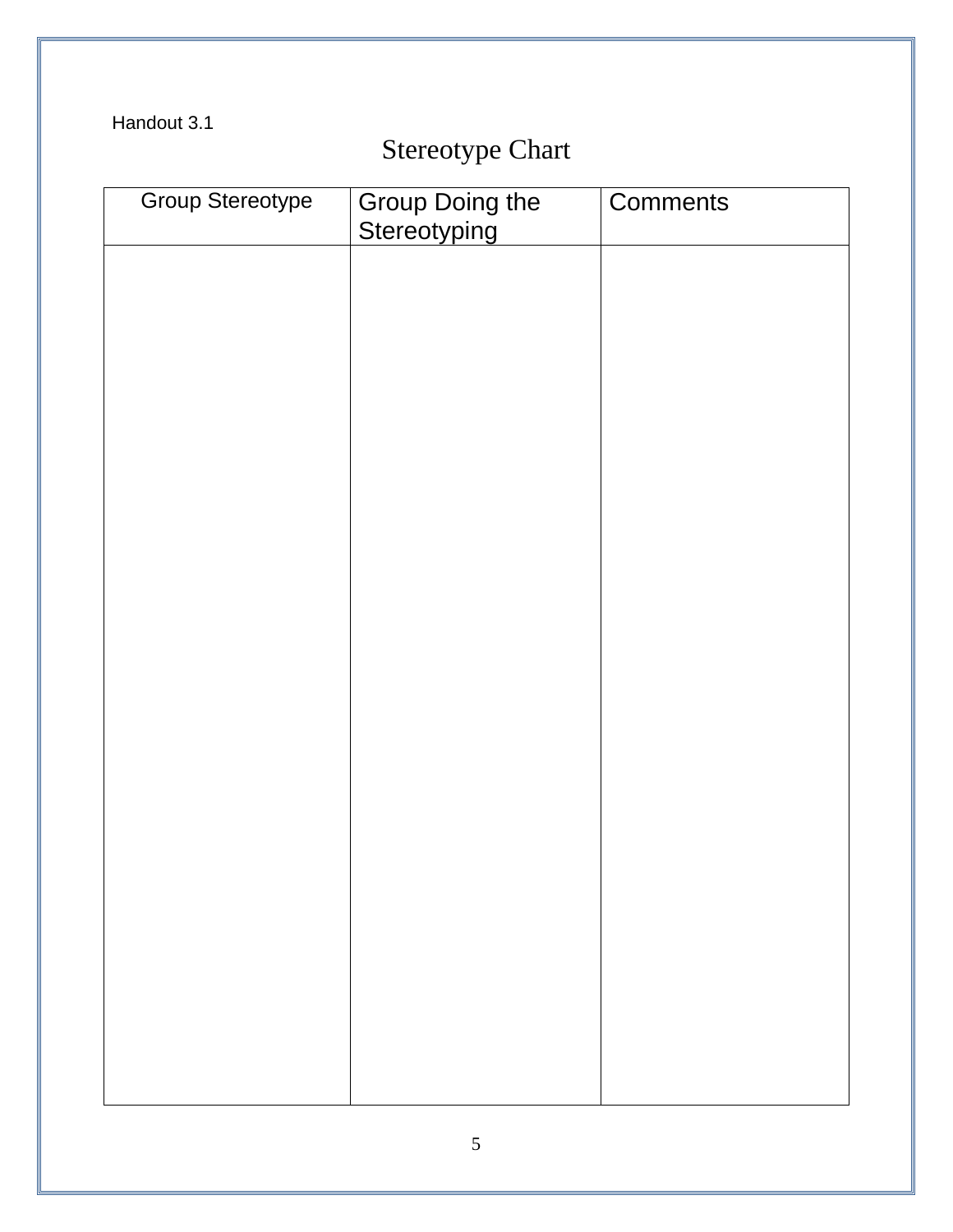#### Handout 3.4

# Marriage Questionnaire

Assume that you are single. Place an X on those boxes to indicate who you would be hesitant to marry. To maintain anonymity, do not write your name on this sheet.

| Person who is atheist                | Salvadoran            |
|--------------------------------------|-----------------------|
| Person who is bisexual               | Haitian               |
| Person who is blind                  | Colombian             |
| Person who is deaf                   | Jamaican              |
| Person who has cerebral palsy        | <b>Roman Catholic</b> |
| Person who has children              | Jew                   |
| Person who is crippled               | <b>Muslim</b>         |
| Person who has a drug problem        | Arab                  |
| Person who is elderly                | Israeli               |
| Person with emotional problems       | Chinese               |
| Person who is a gang member          | Japanese              |
| Person who has genital herpes        | Pakistani             |
| Person who is mildly retarded        |                       |
| Person who is serving time in prison |                       |

- $\Box$  Person who is unemployed
- $\Box$  Black American
- $\Box$  American Indian
- $\Box$  Italian
- $\Box$  Russian
- $\Box$  Anglo
- $\Box$  Cuban
- □ Mexican
- $\Box$  Puerto Rican
- $\Box$  Nicaraguan
- $\Box$  Dominican
- $\Box$  Honduran
- $\Box$  Guatemalan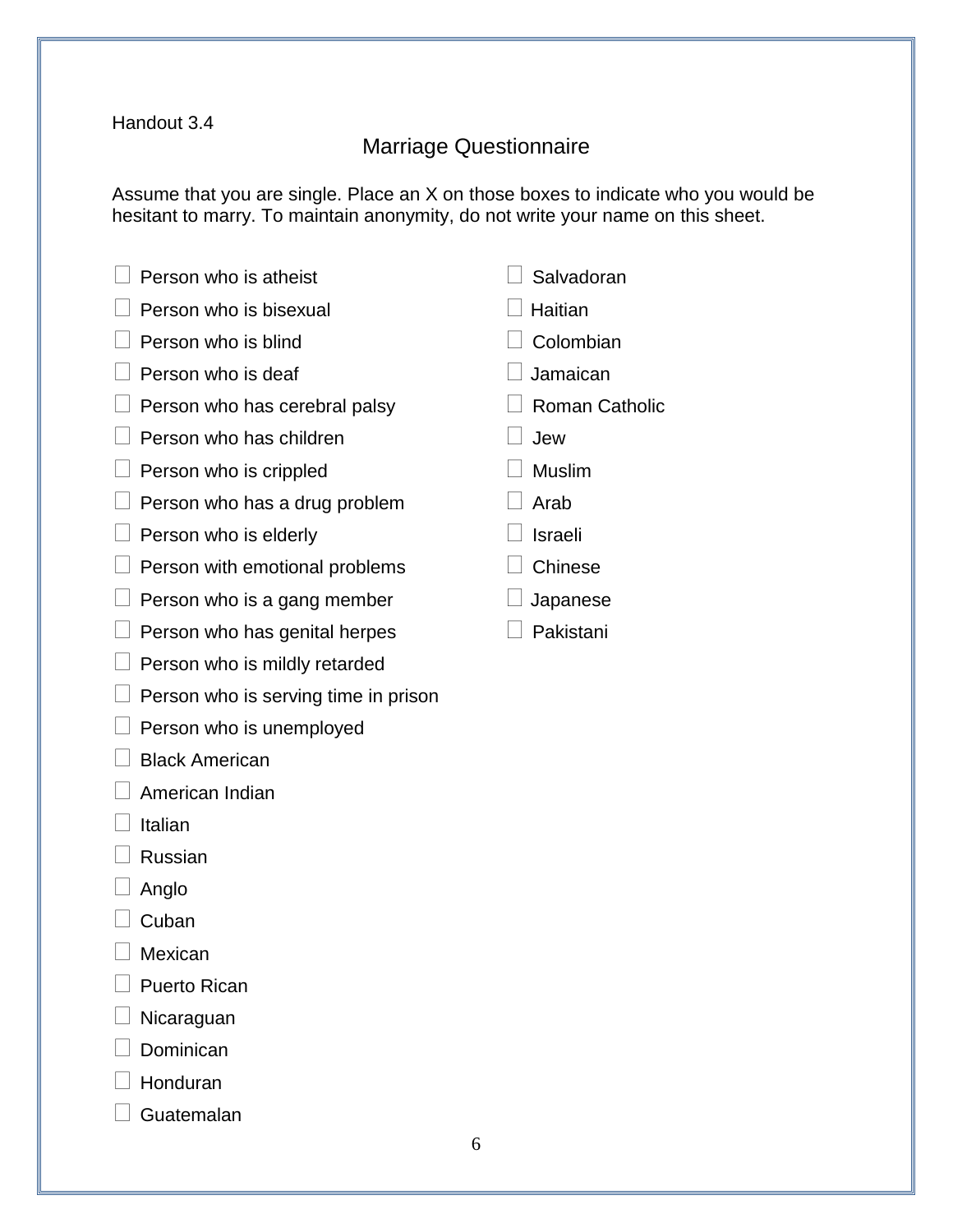Handout 3.5

### **Supplement Definitions**

**Racism**- *A systematic form of discrimination*. This is very important to understand as a system, because in a system, individuals do not get blamed for their actions, acting as players in a larger structure. That is to say that individuals have the responsibility to unlearn their privilege, but it is not their "fault." Historically, in the U.S. and many parts of the world, white people have possessed power. This means that white people act out the system of racism while oppressed people experience racism and internalize racism. This is not to say that People of Color are not prejudiced, but in terms of systematic power, we as a group are just starting to make gains. Since racism is a system, it affects everyone, and we must all unlearn its influence

**Prejudice**- *Affinity for one's own group over another.* It is often deemed wrong, but this does not take into account the complexity of the term. Everyone in this society has certain prejudices/ alliances; rather than eliminating biases, it should be the goal to eliminate discrimination and to promote understanding of others' positions.

**Reverse Racism-** This backlash-term was popularized with the beginning of affirmative action campaigns in the past decade. It was created to chastise and to hold back People of Color from gaining systematic power. In actuality, given the power structure of the United States and the majority of the world, reverse racism does not exist. If we define racism as an institutionalized system, then People of Color can be prejudicial, but not "reverse racist."

**Discrimination**- *The unequal treatment of an individual or group, based on personal differences*.

**Systematic Oppression**- *Widespread attempt (in government, housing, job opportunities) to keep one group inferior to another.*

**Imperialism**- *The extending of control of one country over many others*. The need to establish colonies stems from the desire for power/control, wealth, and an inherent belief in the superiority of one's own country/race. The effects of racism can often be seen in imperialism, because most often the group that is being colonized is a group of color while the imperialist power is mainly white and western.

**Colonization**- *The result of imperialism*. A militarily strong country conquers other countries and sets up settlements. Immigrants from the colonizing country then inhabit these settlements. People within these colonized countries thus become subjects (treated as workers or subhuman). This phenomenon is still occurring today.

**Black**- This is a term that has become popularized since the power movements of the 1960's. Like the term "Latin $@$ " vs. "Hispanic," "Black" was a more progressive term whereas "African-American" has mostly been used as a government category. For Black people and other People of Color self-naming is very important, because we live in a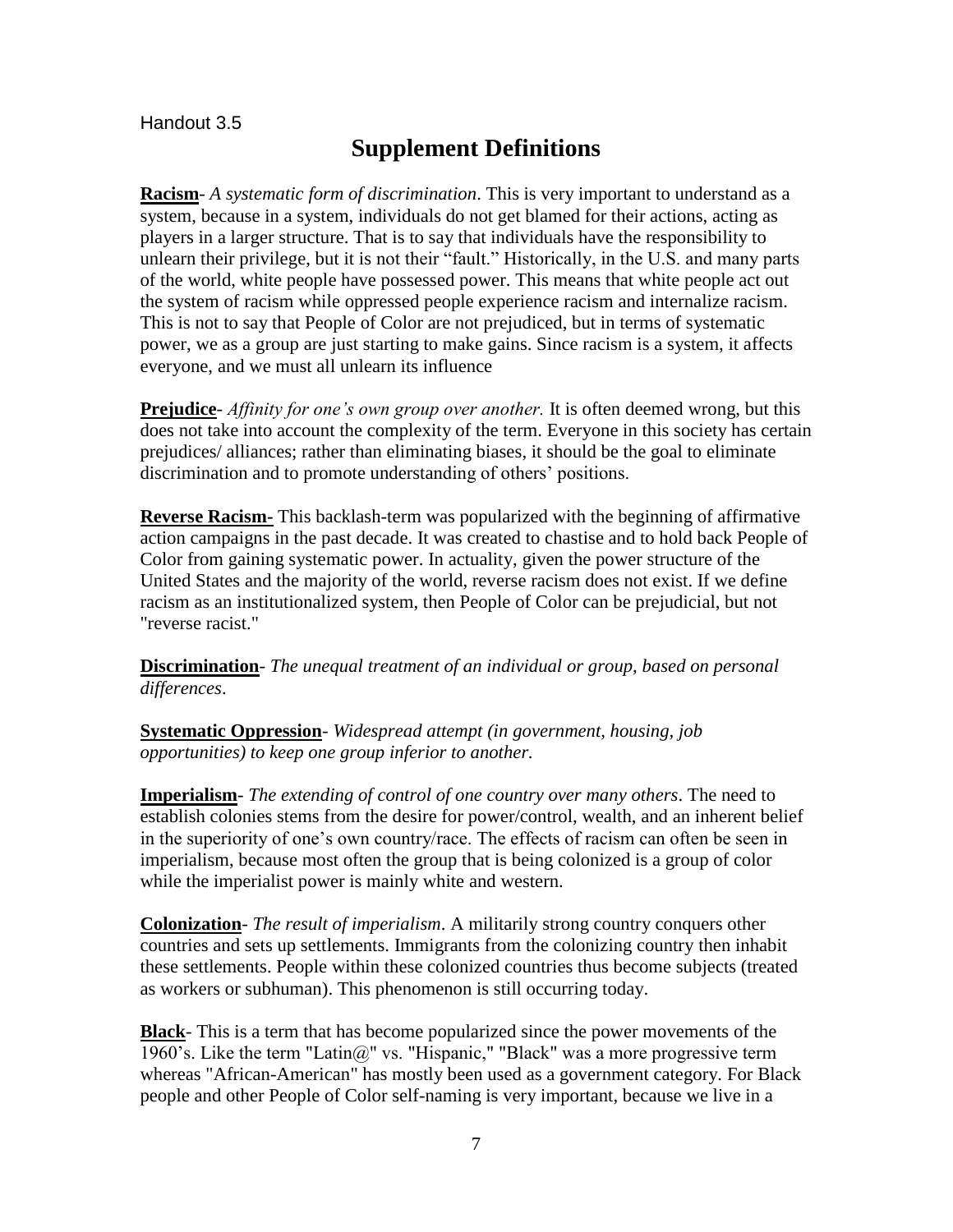culture that categorizes and denies us power a great deal of the time. For Black people this is especially important, because it comes after a history of all power being taken away during slavery

**Exoticize**- *The viewing of another ethnic group that is not one's own as "exotic" or a "fetish."* This does not allow people to view other ethnic groups respectfully, because one only sees them as a strange thing. For instance, many say "I only date Asian women" (and the person is not Asian), or "Latina women are all so hot and fiery." These statements are based on stereotypes, not the individuals themselves. Although this is something that is perpetuated between different groups of people, not just white people and People of Color, white media has created a great deal of the imagery.

**Tolerance**- *Masking of a strong dislike for someone else*. This is a term that is often used in conjunction with different races, but it has bad connotations. Instead of trying to understand/acknowledge differences, similarities, and how history created certain conditions, "tolerance" seeks to hide expressions of our dislikes. This creates more racism below the radar and is ultimately the problem with politically correct conversations simply for the sake of not offending anyone—instead of confronting one's prejudice and racism, one can simply ignore it.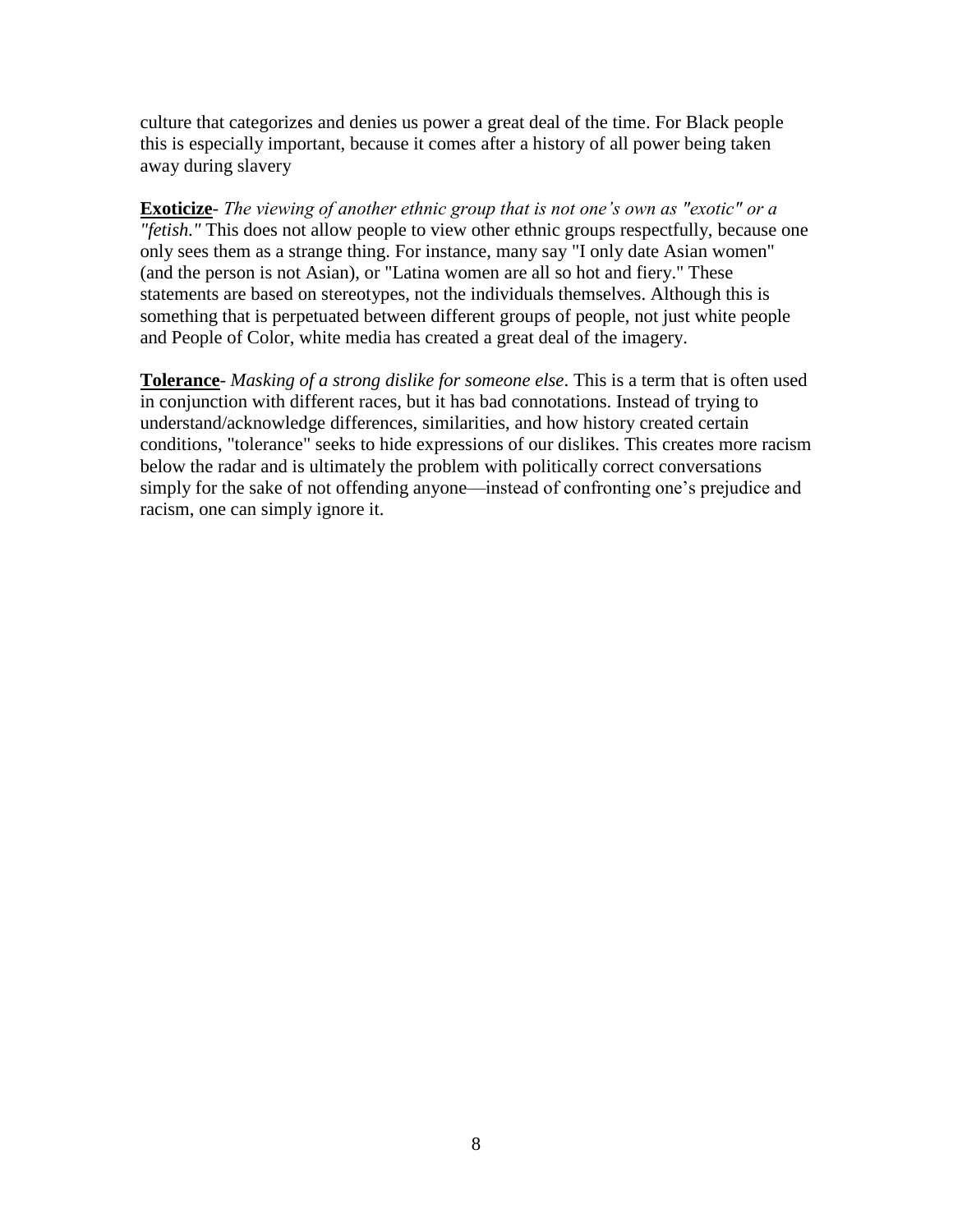# **Handout 3.7A: EVALUATION**

## **Evaluation Form for Student**

Indicate three new things you learned.

How will you use this new knowledge in the future?

Were the handouts useful?

How could this workshop have been improved?